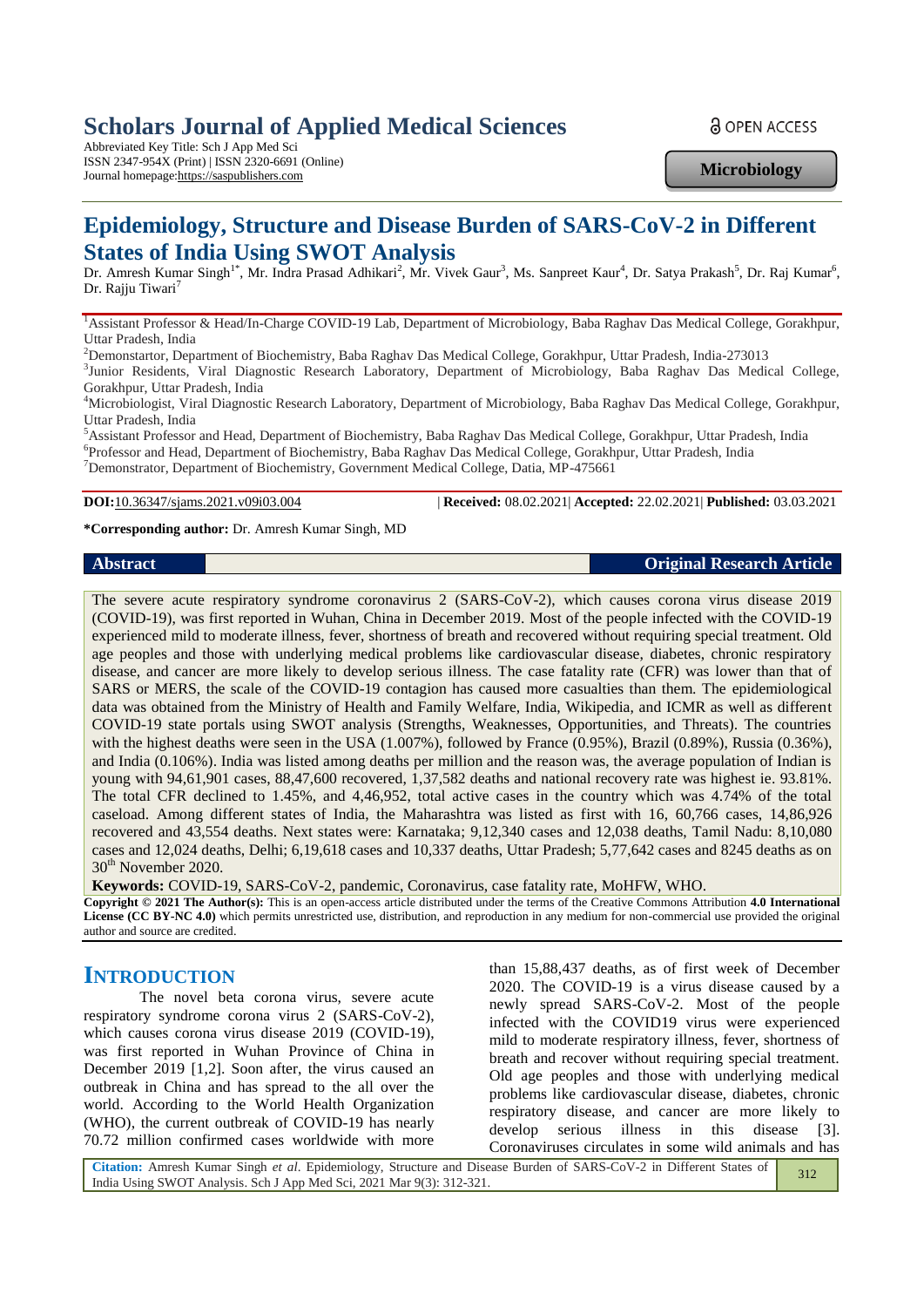the capability to transmit from animals to humans. These viruses can cause respiratory symptoms in humans, along with other symptoms of common cold and fever [4].

Based on the phylogenetic analysis, COVID-19 belongs to a distinct clade of beta-coronavirus similar to human SARS and Middle East Respiratory Syndrome Coronavirus (MERS-CoV), two species out breaking in the latest decade and causing severe human deaths [5]. Despite the estimated fatality rate of COVID-19 was lower than that of SARS or MERS, the scale of the COVID-19 contagion has caused more casualties than either of them [6].

The year 2020 was begins with a huge number of challenge called COVID-19 in India too. India is the second most populous country in the world after China. India is also an immediate neighbour to China and hence more possible to the viral disease spread. The country reported its first confirmed case on  $30<sup>th</sup>$  January 2020 from the Kerala state, which was directly linked to Wuhan, the epicentre of COVID-19 outbreak. A 76 year-old man tested positive for SARS-CoV-2 was the first death from COVID-19 in India on 11<sup>th</sup> March 2020, reported from Kalaburagi, Karnataka [7]. The COVID-19 was increased day by day in India and among different states. In mid of August and first week of September in India, with over more than 90,000 plus cases reported per day and have since come down to below 40,000 in mid-November, highest number of cases (97,399) recorded in the country in a single day on  $10^{th}$  September, 2020 and  $8^{th}$  September 2020 highest number (1,133) of COVID-19 related deaths. The situation of COVID-19 pandemic became critical to control day by day the interference of local administrators, state governments and central government as well. The entire world was not only losing their social economical strengths, but also lost millions of lives till date in several countries including India [8]. In the present scenario health ministry of India has said that 10 states and union territories have the maximum number of cases around 75 percent. These states and Union Territories are Maharashtra, Andhra Pradesh, Tamil Nadu, Karnataka, Delhi, Uttar Pradesh, Kerala, Odisha, West Bengal, and Chhattisgarh [9]. Maharashtra has the highest number of cases in the country, even more than total number of cases recorded in China. Till November  $30<sup>th</sup>$  2020, a total of 1,66,076 cases notified among which 1,29,746 active and 14,86,926 recovered. A total of 43,554 people have died in the Maharashtra due to COVID-19 related illnesses [10].

## **DATA SOURCE**

We obtained the epidemic data from the Indian COVID-19 data available in public domain by the government of India. The three primary sources of the data were the Ministry of Health and Family Welfare, India, Wikipedia, and Indian Council of Medical Research before SWOT analysis (Strengths, Weaknesses, Opportunities, and Threats) [11-14]. There are generally three kinds of methods to study the law of infectious disease transmission. Statistical modeling based on random process, time series analysis and other statistical methods. The third is to use data mining technology to obtain the information in the data and find the epidemic law of infectious diseases [15].

## **Clinical features and diagnosis**

The symptoms of COVID-19 remain very similar to those of the other respiratory epidemics in the past, which include SARS and MERS, but here wide range of symptoms includes mild fever to septic shock. Some intestinal disturbances were reported with the other epidemics, but COVID-19 was devoid of such symptoms. When examined, unilateral or bilateral involvement compatible with viral pneumonia was observed in the patients, and bilateral multiple lobular and sub-segmental consolidation areas were observed in patients hospitalized in the intensive care unit. The comorbid patients showed a more severe clinical course than predicted from previous epidemic. The diagnosis of COVID-19 includes the complete history of travel and later confirmed with laboratory testing. It is more preferable to choose serological screening, which can help to analyze even asymptomatic infections; several serological tests are in progress for SARS-CoV-2 [16, 17].

#### **Specimen collection and storage**

Nasal swab and/or throat swab specimens is to be collected as per Government of India guidelines using dacron or polyester flocked swabs. It should be transported to the laboratory at a temperature of 4°C and stored between 4−8°C on the basis of the number of days. Both nasopharyngeal and oropharyngeal swabs should be placed in the same container. Bronchoalveolar lavage and nasopharyngeal aspirate should be collected in a sterile container and transported similarly to the laboratory by maintain a temperature of  $4^{\circ}C$ .

#### **Transmission**

SARS CO-2 virus can be spread through direct exposure to infected animals, human-to-human, and environmental contamination. Firstly, the initial cases of COVID-19 were associated with direct contact to infected animals and this was experienced at the seafood marketplace in Wuhan, China [18]. Moreover, the virus can spread from one person to another, and this is considered to be the main form of transmission [19]. In addition, while the newer patients had no exposure to the market and still got the virus from the humans, so, there was an increase in the outbreak of this virus through human-to-human transmission, with the fact that it has become widespread. This confirms the fact similar to the previous epidemics, including SARS and MERS, that this Coronavirus exhibited potential human-to-human transmission, as it was recently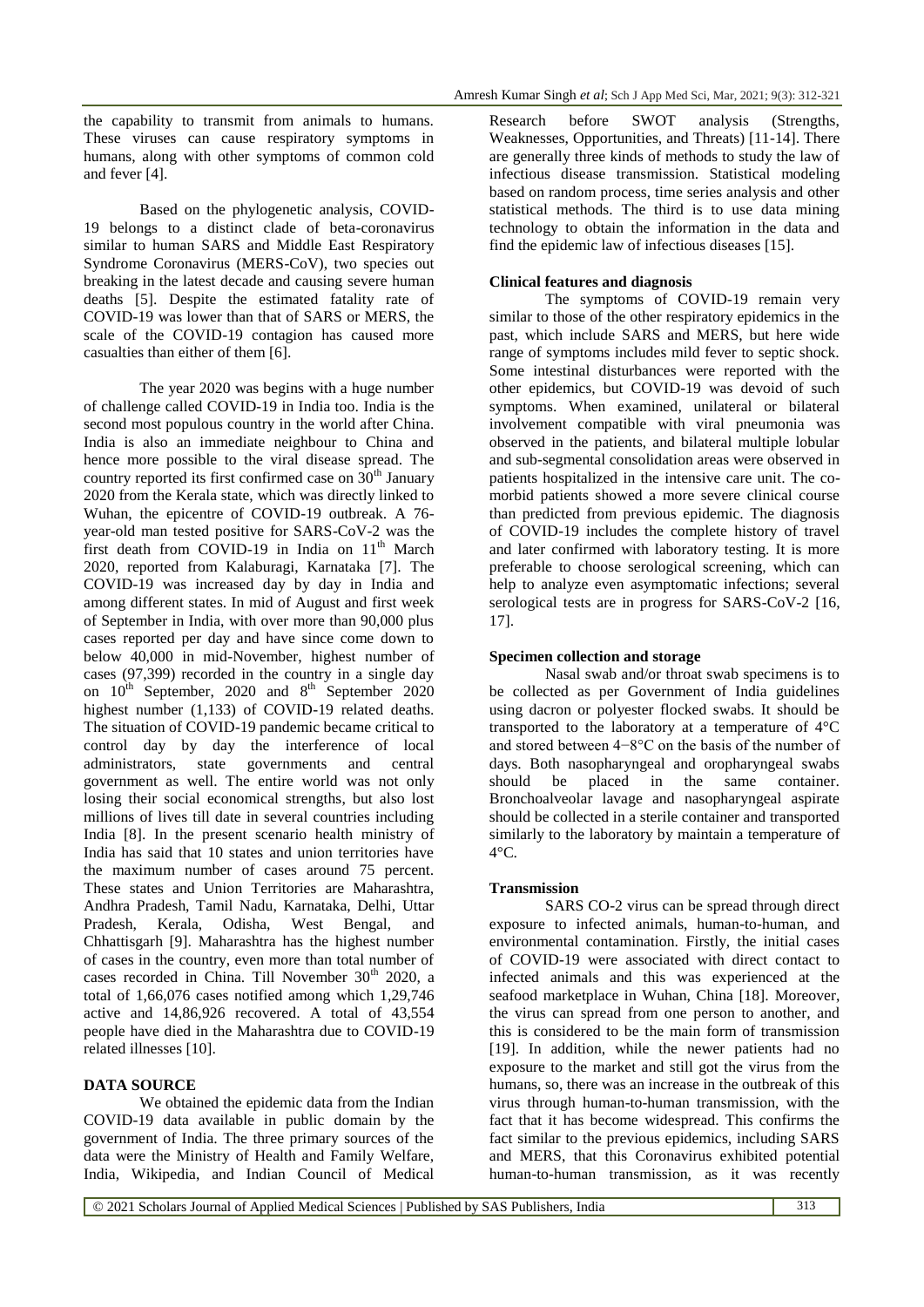declared a pandemic by WHO [20]. The respiratory droplets were the major carrier for corona virus transmission. In some instances, there was a possible spreading in closed areas because of raised aerosol concentrations [21]. The physics of exhaled air and flow physics have generated hypotheses about possible mechanisms of SARS-CoV-2 transmission through aerosols [22]. These theories suggested that by a number of respiratory aerosols generate microscopic size  $\left(\langle 4.5 \text{ \mu m}\right)$  by evaporating, and normal breathing and talking results in exhaled aerosols in the environment. Thus, a susceptible person could inhale aerosols, and could become infected if the aerosols contain the virus in sufficient quantity to cause infection within the recipient [23]. The virus can also spread through touching contaminated surfaces. This happens when it touches these surfaces and then transfers the virus to mucous membranes in the upper parts of the body, especially mouth, eyes, or nose [24]. Hence, COVID-19 can be transmitted in different ways, and this calls for the need for individuals to be aware of its transmission so as to keep them safe all the time.

## **COVID-19 structure, genome and its variations**

COVID-19 is a spherical or pleomorphic enveloped protein particles containing single-stranded (positive-sense) RNA associated with a nucleoprotein within a capsid comprised of matrix protein. The envelope bears club-shaped glycoprotein projections. Some coronaviruses also contain a hem agglutininesterase protein [25].

Their size is highly variable and generally is an average diameter of 120 [nm.](https://en.wikipedia.org/wiki/Nanometre) Extreme sizes are known from 50 to 200 nm in diameter [26]. The total molecular weight is on average 40,000 [kDa.](https://en.wikipedia.org/wiki/Dalton_(unit)) They are enclosed in

an envelope embedded with a number of protein molecules [27]. The lipid bilayer envelope, membrane proteins, and nucleocapsid protect the virus when it is outside the host cell [28].

Corona viruses contain the largest genomes structure between 26.4 to 31.7 [kilo bases](https://en.wikipedia.org/wiki/Kilobase#Length_measurements) among all known RNA viruses, with Guanine and Cytosine contents varying from 32% to 43% of its total overall genomic material. The variable numbers of small ORFs and RDRP gene are present between the various conserved genes (*ORF1ab*, spike, envelope, membrane and nucleocapsid) and the genome terminal has a [5′](https://en.wikipedia.org/wiki/Five-prime_cap)  [methylated cap](https://en.wikipedia.org/wiki/Five-prime_cap) and a [3′ polyadenylated tail](https://en.wikipedia.org/wiki/Polyadenylation) downstream to the nucleocapsid gene in different Coronavirus lineages. The viral genome contains distinctive features, including a unique N-terminal fragment within the spike [S] protein envelope (E], membrane (M]. Genes for the major structural proteins in all coronaviruses occur in the 5-3 order as  $S$ , E, M, and N [Figure 1] [29]. The E proteins facilitate assembly and release of the virus but also have other functions. For instance, the ion channel activity in SARS-CoV-2, E protein is not required for viral replication but is required for pathogenesis [30]. The N protein constitutes the only protein present in the nucleocapsid. It is composed of two separate domains, an N-terminal domain (NTD) and a C-terminal domain (CTD), both capable of binding RNA *in vitro*, but each domain uses different mechanisms to bind RNA. It has been suggested that optimal RNA binding requires contributions from both domains and it also seen N protein is also heavily phosphorylated [31]. Recent SARS-CoV-2 work has also shown that the membrane exopeptidase ACE enzyme (angiotensin-converting enzyme) functions as a COVID-19 receptor to enter the human cell especially through it [32].



**Fig-1: COVID-19 virus genome: Structure in details**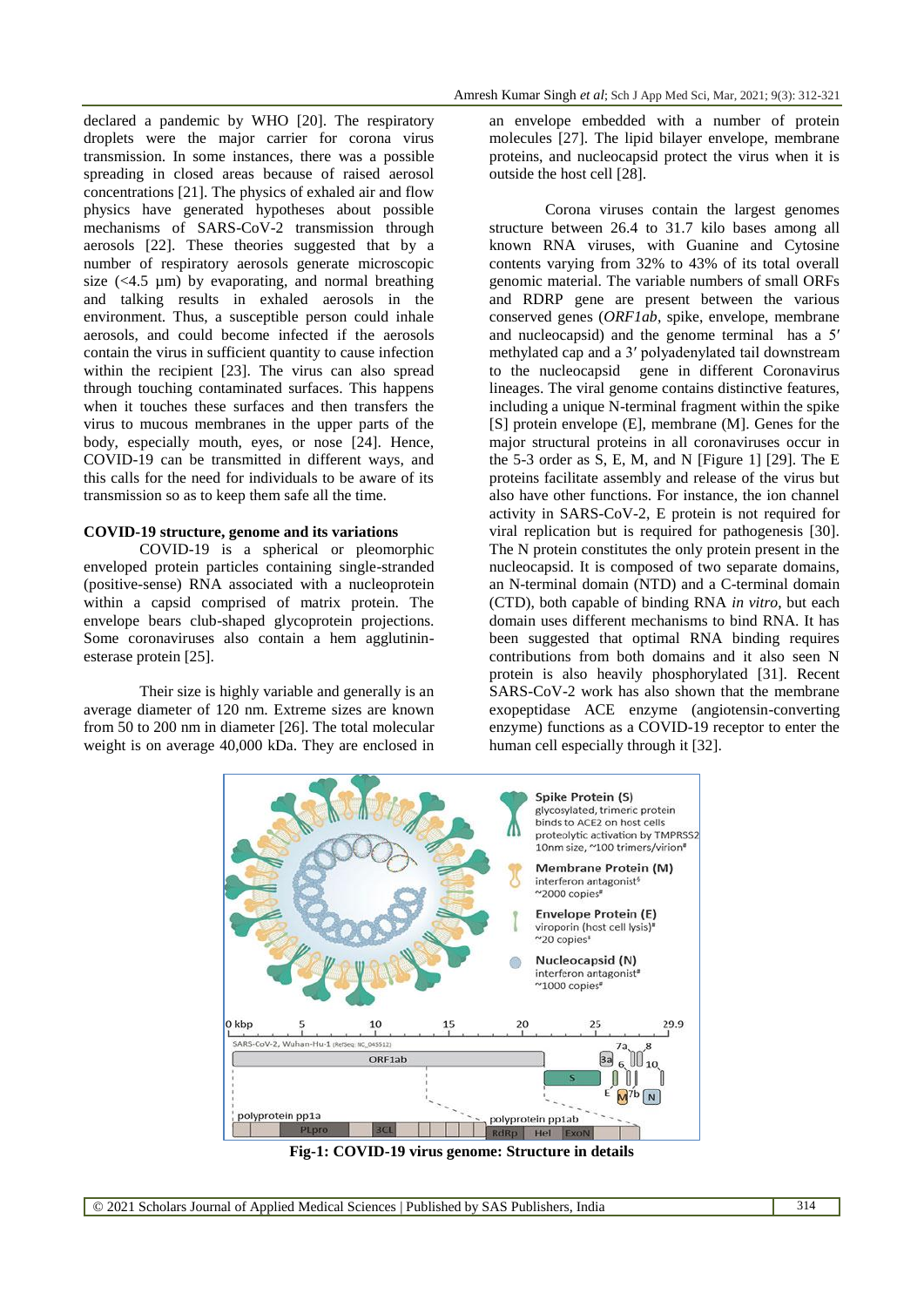### **Genetic variation in SARS-CoV-2**

Genetic variation in SARS-CoV-2 was noted to different countries and between geographical locations within the same country. The native sequence of the full-genome of the SARS-CoV-2 was identified soon after the spread of the virus disease in Wuhan province of the people republic of China in December 2019. When COVID-19 quickly spread whole over the world, sequencing of the COVID-19 virus genome was analysis from infected patients to compare the sequence with the original viral sequence. The genomic sequence of SARS-CoV-2 of the first two COVID-19 patients diagnosed in Italy during January and February 2020 already showed mutations compared to the original virus sequence established in China. The variations in the genomic sequences were also observed when sequencing data from viral isolates of patients from other European and North American countries were compared with each other and with native viral sequence [33]. A total of 12,343 SARS-CoV-2 sequences isolated in six geographic areas from 50 different countries, including 1,062 sequences from Asia, 4,060 from North America, 99 from South America, 6,012 from Europe, 1,028 from Oceania, and 82 from Africa regions [34]. To analyze mutations based on countries, the data of 28 countries in which more than 30 SARS-CoV-2 sequences are available, among the 50 countries. A large number of mutations may occur on all of the SARS-CoV-2 genes and have broad effects on diagnostic kits, vaccines, and drug developments.

## **RESULTS**

## **Global Scenario of SARS-CoV-2**

When the COVID-19 spread out in the Chinese city of Wuhan, most of the cases were reported from the United States of America, India Brazil, and Russia. While some nations like people republic of China and Republic of South Korea, New Zealand, Australia, Iceland have successfully been able to flatten the pandemic curve, other nations are finding it difficult to achieve the same. In the absence of any effective therapy medicine/vaccine against COVID-19, the resilience of the health care infrastructure and health professionals were being put to test [35].

Though, COVID-19 has spread to as many as 205 countries across the world, infected 71.7 million people and causing over 1.5 million deaths till  $30<sup>th</sup>$ November 2020 and the number was increased day by day rapidly, mainly among United States, India, and European unions. These countries have taken various measures, including national wide lockdown, to contain the spread but have not fully successful. South Korea has been able to contain and drastically reduced the spread of the virus without imposing a nationwide lockdown or any draconian measures so this region many country follow South Korea model [36]. The 2020 corona virus pandemic is the largest public health threat in a century and perhaps the most consequential

event since the Second World War. The Carnegie Endowment for International Peace in a web discussion dissected, if the world is in peril and if, there is a way out. It was noted that the COVID-19 was not only an epidemiological threat, but a systemic crisis affecting the political, social, and economic structures of modern world. It raised the issue, if the world could learn any lesson from the Great Influenza of 1918. Since there, does not seem to be finality in the immediate horizon and governments around the world begin to open up, debates centre on strategies for mitigation, risk management, and for preparation for the possibility of a second and third wave. Many counties have already faced second wave of this pandemic especially in European Union and African countries.

It further probed, if there are reasonable expectations for the development of a vaccine. The crucial point is to sculpt a long-term international strategy that combats the virus and safeguards economies at the same time [36]. The number of infected persons from the COVID-19 crossed 71 million till November  $30<sup>th</sup>$  and more than 1.5 million deaths worldwide in around 213 counties [37]. Among the countries with the highest deaths were seen in the most populous countries such as the USA, India, and Brazil. Out of these, most number of deaths per million was maximum in USA around 1.007%, France 0.95%, Brazil 0.89%, Russia 0.36%, and India 0.106%. Out of these countries, India was listed later among number of deaths per million populations, and the reason behind this was the average population of Indians was young.

In less than few months since virus spread in the world outbreak, the USA recorded more COVID-19 related deaths than any other country. On November  $30<sup>th</sup>$  the USA officially infected people was 1,33,93,166 confirmed cases, 2,66,932 death, and 20,65,030 recovered, most affected state in USA was Texas 12,25,624, California 12,16,856, Florida 9,92,660, and Illinois 7,20,114. The second most affected county was India with 94,61,901 cases, 88,47,600 recovered, 1,37,582 deaths and national recovery rate was very good (93.81%) than other most affected countries with total fatality rate declined to reach 1.45% and 4,46,952 total active cases, which was total 4.74% of the total caseload in the country. The third most affected county in the world was Brazil; national caseload was 63, 14,740 out of this 1,72,833 died and Brazil was the having second highest death toll from COVID-19. Though, the elderly people and those with pre-existing medical conditions have proved to be more vulnerable, the virus has affected all age groups of all identities, including children afflicted what remains a littleunderstood inflammatory syndrome. In an effort to contain the contagion, many countries have closed their borders, businesses, issued economic stimulus packages to rescue those severely affected and to check the soaring unemployment rate. These did not prevent some countries to slip into depression. The social distancing,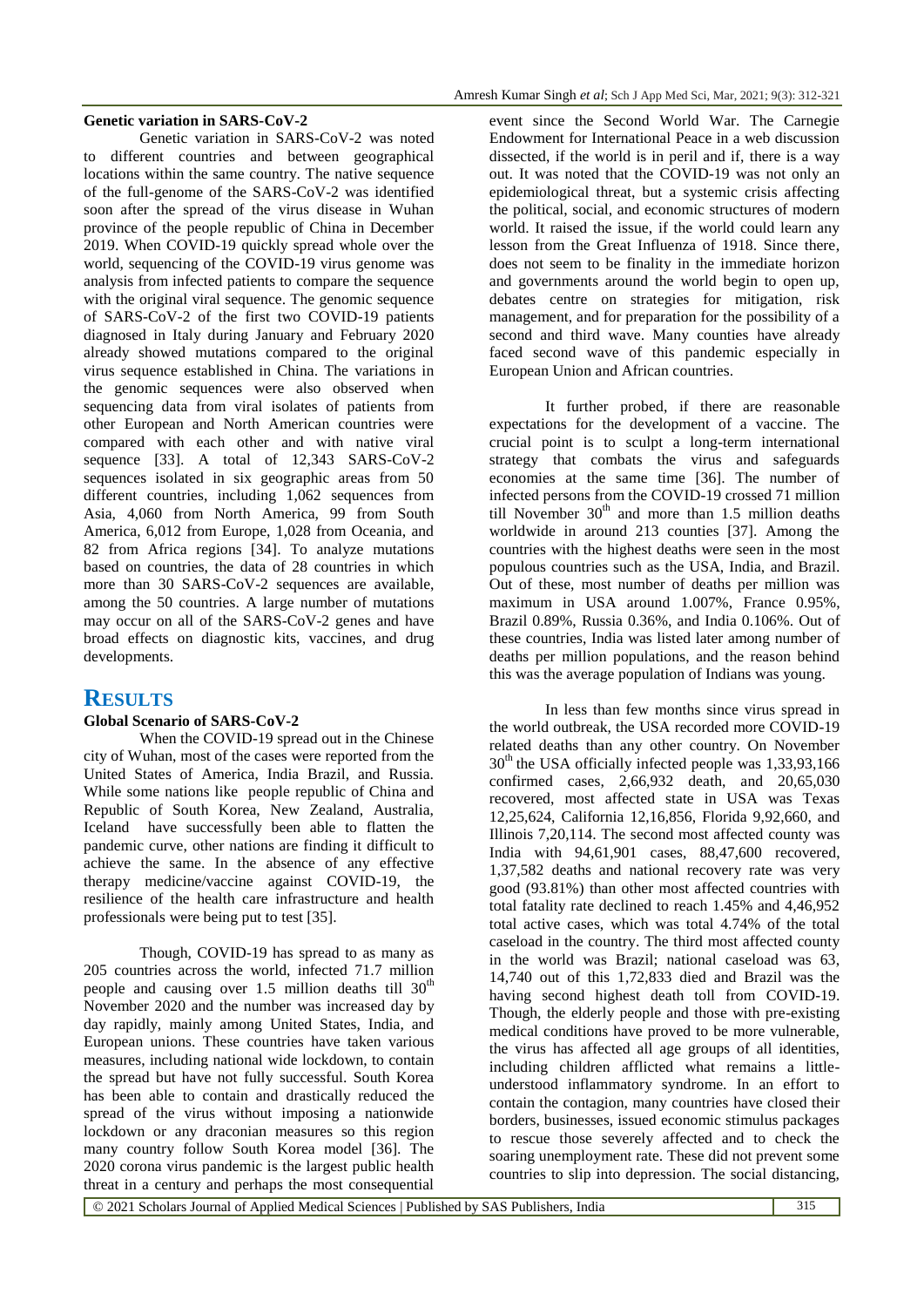wearing masks, staying at home, work from home, elearning, etc. were some measures that divided some societies along partisan lines. These became soon the "new normal".

India too was continuing to struggle combating the virus as the numbers continue to surge. The total numbers of infected cases as of 30<sup>th</sup> November was 94, 61,901 with 1,37,582 fatalities [35]. India has emerged as Asia's new hotspot for COVID-19. Since, the lockdown cannot be kept indefinitely and economic activities have to resume, some relaxation have already been announced by the government of India. Currently, many island counties like [New Zealand,](https://ourworldindata.org/coronavirus/country/new-zealand?country=~NZL) [Taiwan,](https://ourworldindata.org/coronavirus/country/taiwan?country=~TWN) Australia, and Iceland had been able to bring infections down and open up their countries internally. Other island nations were also able to almost entirely prevent an COVID-19 outbreak.

## **Indian Scenario of SARS-CoV-2**

The Novel Corona Virus (COVID-19) earlier known only as the Wuhan virus, initially expanded around circle in Republic of South Korea, Japan, Italy, Iran and finally spreading its routes to India. Now days, India is second most affected county in the world after USA in COVID-19 infection. It was given the name novel because it is a never seen before mutation of animal corona virus. As of now, virus spread source was unknown. It was assumed that the virus might be linked with a wet market (with seafood and live animals) from Wuhan that was not complying with health and safety regulations. The Wuhan wet market has since been closed down indefinitely [38].

The first case of COVID-19 in India was reported on January  $30<sup>th</sup>$  2020; the infected patient was a student who had returned from Wuhan city of China to Kerala. Thereafter, only 2 more cases were reported in February [39]. Subsequently, more cases came to the forefront in the month of March, and there has been a surge in the number of cases since the second half of April 2020. As of  $30<sup>th</sup>$  November 2020, India was the second largest affected county in the world after USA according to the Ministry of Health and Family Welfare (MoHFW), a total of confirmed cases 94,61,901, recovered 88,47,600, and deaths 1,37,582 have been reported from 32 states/union territories [40]. The outbreak has been declared as an epidemic in more than a dozen states and Union Territories, where provision of the Epidemic Diseases Act, 1897 have been invoked, and all things have been shut down. India has suspended all tourist visas, as a majority of cases were linked to other countries [41]. The Govt. has also applied lockdown of 75 districts across the country, where confirmed COVID-19 cases have been reported till  $30<sup>th</sup>$  June 2020 [42]. Most of the cases have been reported from the states of Maharashtra, Tamil Nadu, Delhi, and Gujarat, the MoHFW have reported, translating into a case-fatality rate of 1.4% [40].

An estimate released by the Indian Council of Medical Research and Home Ministry on November, 2020 revealed that out of total cases, 76% were male. People younger than 40 years and older than 60 years accounted for 47% and 19% of cases, respectively. On the contrary, 63% of all-over the deaths were occurred in age more than 60 years. The CFR in 3 age groups, namely, 50<60 years, >60-70 years, and >70 years were 0.40%, 2.36%, and 8.89%, respectively. Moreover, 86% of the deaths were seen in people with underlying comorbidities like, diabetes mellitus, hypertension, kidney disease and/or cardiovascular disease. Although the overall mortality rates vary from one nation to another, being as low as 0.7% in Germany to as high as 10.8% in Italy [43].

## **State-wise scenario of SARS-CoV**-2

India, a country of 1.3 billion people, has reported date case 94, 61,901 confirmed COVID-19 cases November 2020 from the first reported case in Kerala [44]. In a similar duration from the first case, the USA reported more than 4,00,000 cases and China more than 3,500, Spain and Italy reported more than 1,50,000 confirmed COVID-19 cases. To gain some more perspective, the USA population was around onefourth of the Indian population. Therefore, according to the reported data so far, India seems to have managed the COVID-19 pandemic better as compared to many other developed countries. One argue that, India has conducted too few tests as compared to its population size, this was the major fact of show less number of COVID-19 cases in India initially and in at the month of May-June the COVID-19 testing was rapidly increased, due to this reason the number of positive cases were gradually increased [45].

India may have seen less COVID-19 cases till November end, but the war is not over yet. There were many states like Maharashtra, Delhi, Tamil Nadu, Madhya Pradesh, Rajasthan, Gujarat, Uttar Pradesh, and West Bengal still at high risk of COVID-19 [Figure 2 & 3]. These states may see a huge number of confirmed COVID-19 cases in days by day if preventive measures are not implemented properly. On the positive side, Kerala and Delhi has set example how to control infection spread. We hope that, India can be free of COVID-19 with a strong determination as already shown by the central and respective state Governments. The Maharashtra state was listed among highly infected state with 16,60,766 cases, 14,86,926 recoveries and 43,554 deaths, while the active cases are 1,29,746. Other state with respect to the COVID-19 infection, and next the states Karnataka 9,12,340 confirmed cases and 12,038 deaths, Tamil Nadu 8,10,080 cases and 12,024 deaths, Delhi 6,19,618 cases and 10,337 deaths, Gujarat 2,38,205 cases and 4,258 deaths, Madhya Pradesh 2,34,331 cases and 3,514 deaths, Uttar Pradesh 5,77,642 cases and 8,245 deaths, and West Bengal 5,41,624 confirmed cases and  $9,473$  deaths as of on  $30<sup>th</sup>$ November 2020.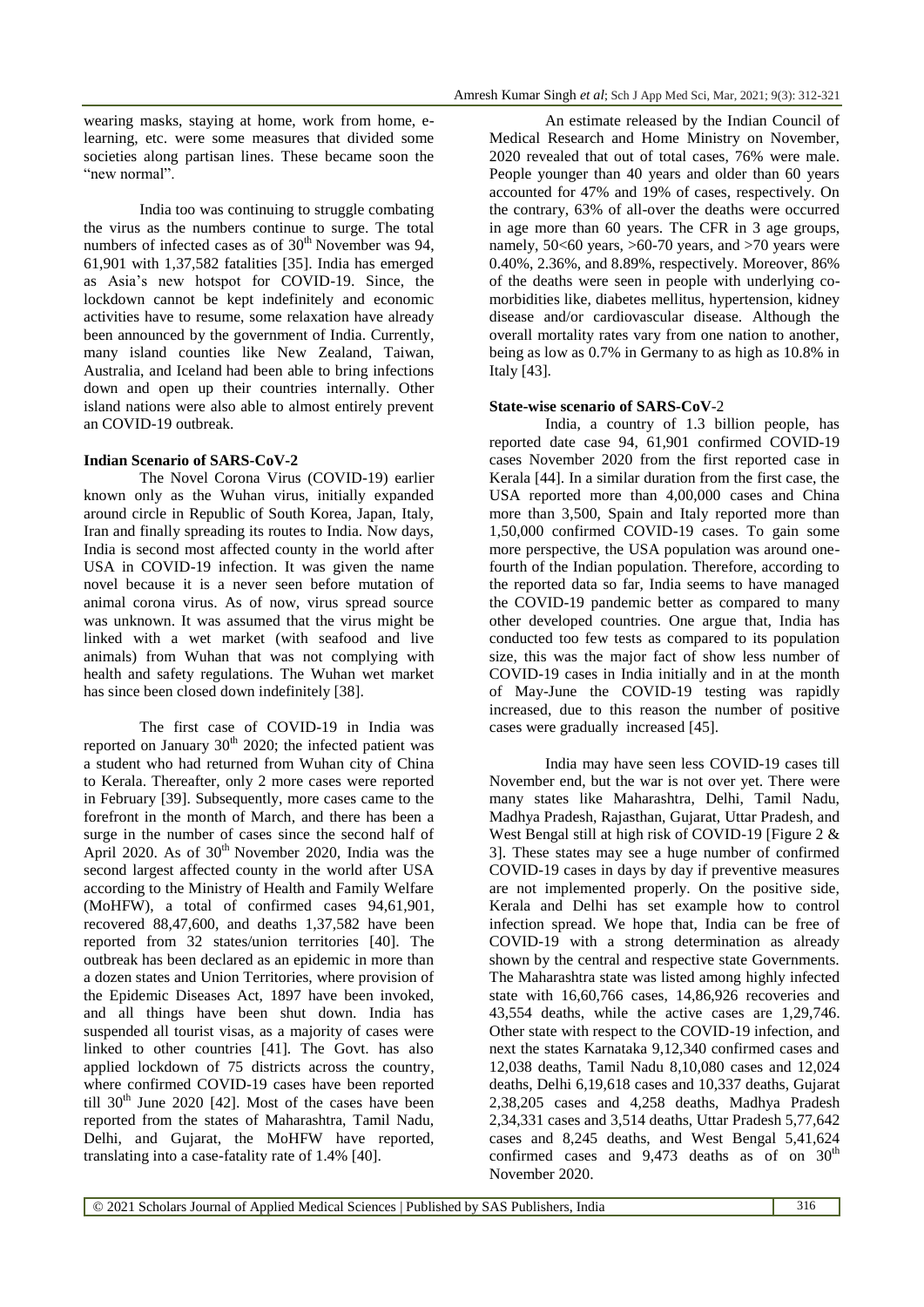

**Fig-2: State wise scenario of COVID-19 cases in major states of India**



**Fig-3: State wise scenario of COVID-19 death in major states of India**

## **Maharashtra**

Mumbai is the second most populous city in India after Delhi, and the seventh most populous city in the whole world with a population is around 20 million. As per Indian government population data of 2011, Mumbai was the most populous and dense city in India with an estimated city proper population of 12.5 million living under Municipal Corporation of Greater Mumbai. Mumbai is the centre of the Mumbai Metropolitan Region, the sixth most populous metropolitan area in the world with a population of over 23.64 million. The situation in Maharashtra was very severe with respect to the active number of cases. As of November  $30<sup>th</sup> 2020$ , the total numbers of infected cases were 16,60,766, with 14,86,926 recovered, and 43,554 deaths [Figure 2 & 3]. In Mumbai, the COVID-19 cases were increased day by day till November 2020, and there were several reasons behind that situation, like insufficient land for maintaining social distancing, dense population, common toilets, shared utilities, slums, majority of unclean area, and humid atmosphere [46].

In Maharashtra, 21.19% of cases were in the age group between 31-40 years and 18.40% of cases in 21-30 years age group in 10.09% of the total cases are age group between 61-70 years and the mortality rate was 7.86%, which increased up to 12.15% among people in 71-80 years group. Approximately 15.57% and 14.69% cases were in the age group between 81-90 and 91-100 years respectively. Till date, mortality rate among females patient was very low ~5.13% as compared to the male that is 8.54%. The ratio of male and female patients in the state was 38:62. In Maharashtra the CFR was high as compared to other state; it was around 2.63% [47]. The local administrative are failing to control exponential increase in number of COVID-19 cases, but few months ago the migration stop the infection rate was decrease in Mumbai.

#### **Karnataka**

The first case of the [COVID-19 pandemic](https://en.wikipedia.org/wiki/COVID-19_pandemic) in the Indian state of [Karnataka](https://en.wikipedia.org/wiki/Karnataka) was confirmed on 9<sup>th</sup> March 2020. Karnataka was the first state to report first COVID-19 death on  $11<sup>th</sup>$  March 2020 in India.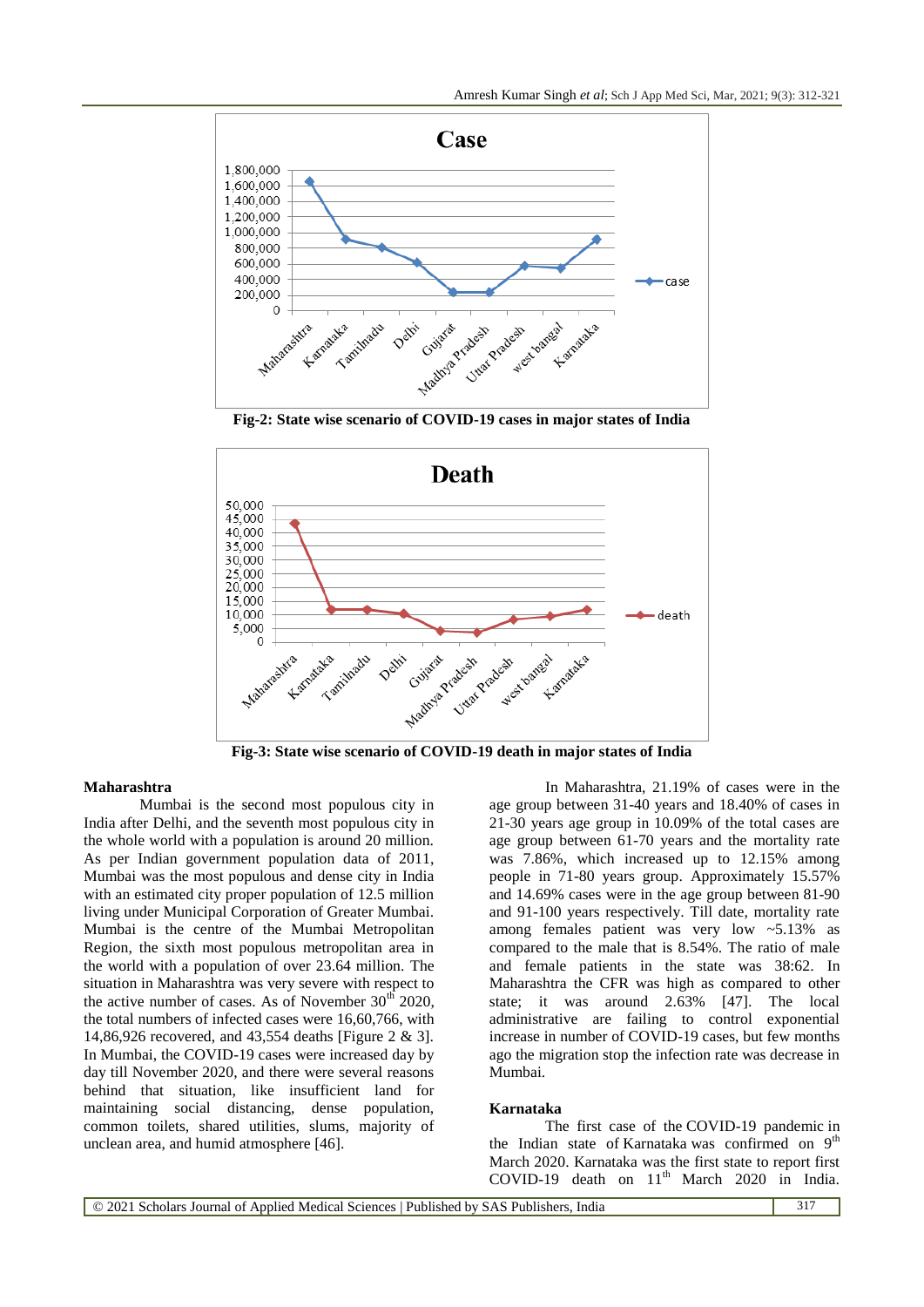Karnataka became the first in India to implement the provisions of the [Epidemic Diseases Act, 1897,](https://en.wikipedia.org/wiki/Epidemic_Diseases_Act,_1897) which are set to last for a year, to curb the spread of the disease [48]. Till date, there have been 9,13,448 confirmed cases with 8,97,204 recoveries and 12,039 deaths [49]. On  $9<sup>th</sup>$  March 2020, the Karnataka state government issued a circular ordering the closure of kindergartens and primary classes in all schools in the state after the state reporting its first death, issued a directive to close all public places with high footfall like malls, universities and colleges, movie theatres, night clubs, marriages and conferences, as a precautionary measure amid the growing scare of the [COVID-19](https://en.wikipedia.org/wiki/Coronavirus) [50]. Further, The State closed its borders with [Kerala](https://en.wikipedia.org/wiki/Kerala) for vehicular traffic in the wake of six people testing positive for corona virus in bordering [Kasargod](https://en.wikipedia.org/wiki/Kasaragod_district) of [Kerala](https://en.wikipedia.org/wiki/Kerala) [51].

## **Delhi**

The first case of the [COVID-19 pandemic](https://en.wikipedia.org/wiki/COVID-19_pandemic) in the Indian capital [Delhi](https://en.wikipedia.org/wiki/Delhi) was reported on 2 March 2020. Delhi has the third highest number of confirmed cases of COVID-19 pandemic in India after [Maharashtra](https://en.wikipedia.org/wiki/COVID-19_pandemic_in_Maharashtra) and [Karnataka,](https://en.wikipedia.org/wiki/COVID-19_pandemic_in_Tamil_Nadu) Delhi, being a high population-density state, has already observed 6,19,618 cases and 10,337 deaths due to COVID-19. The situation in Delhi is very severe behind this situation Thousands of migrants from [Uttar Pradesh](https://en.wikipedia.org/wiki/Uttar_Pradesh) and Bihar gathered in Anandvihar Bus Station on  $29<sup>th</sup>$ March 2020 [52]. More than 3000 people from a religious gathering in Nizamuddin [Markaz Mosque](https://en.wikipedia.org/wiki/Nizamuddin_Markaz_Mosque) were quarantined after suspected contact with infected people. Approximately 1,300 Tablighi Jamatis were found gathered, including foreigners in Markaz [53]. These people travelled in different locations of the country and sudden after that number of case in country rise Delhi was the first Indian state facing second wave of corona virus. The daily infection-rate (DIR) has seen a up-ward trend in the past few days. Except for the last few days, the line-graph rise upward of observed active infected patients is reflecting an exponential growth, especially after second wave of COVID-19. The observed infection-rate was in between 0.15 to 0.23, which was considered medium, considering the preventive measures were already in place. The medium infection-rate may suggest that there could be many people who are in the community without knowing that they are already infected with the COVID-19. The state could be heading to community spreading of COVID-19 in large scale.

## **Tamil Nadu**

The first case of the [COVID-19 pandemic](https://en.wikipedia.org/wiki/COVID-19_pandemic) in [Tamil Nadu](https://en.wikipedia.org/wiki/Tamil_Nadu) was reported on  $7<sup>th</sup>$  March 2020. Tamil Nadu has the fourth highest number of confirmed cases [in India](https://en.wikipedia.org/wiki/COVID-19_pandemic_in_India) after Karnataka, Delhi, and Maharashtra. [All 37](https://en.wikipedia.org/wiki/COVID-19_pandemic_in_Tamil_Nadu#By_district) [districts](https://en.wikipedia.org/wiki/List_of_districts_of_Tamil_Nadu) of the state were affected by the pandemic, with capital district [Chennai](https://en.wikipedia.org/wiki/Chennai_district) being the worst affected. The cumulative infected cases in Tamil Nadu were 8, 10,080

cases, and 12,024 deaths. The state has observed a high daily infected-rate of more than 0.7 in some days in March. Tamil Nadu was one of the states where the effect of lockdown is visibly seen from the declining daily infected-rates in the last few weeks. The linegraph of observed active infected patients is still showing an increasing trend till date. However, it is now far below the curve based on the estimated  $75<sup>th</sup>$ percentile of observed infected-rates. Based on the logistic model; the cumulative infected cases may be saturated.

## **Uttar Pradesh**

Uttar Pradesh is the most populated state in the India. The [COVID-19 first confirmed case](https://en.wikipedia.org/wiki/COVID-19_pandemic) in [Uttar](https://en.wikipedia.org/wiki/Uttar_Pradesh)  [Pradesh,](https://en.wikipedia.org/wiki/Uttar_Pradesh) [India](https://en.wikipedia.org/wiki/India) was seen on  $4<sup>th</sup>$  March 2020, with the first positive case in [Ghaziabad.](https://en.wikipedia.org/wiki/Ghaziabad) As of  $30<sup>th</sup>$  November 2020, the state has 5,51,179 confirmed cases, resulting in 7,877 deaths and 5,20,637 recoveries [\[54\]](https://en.wikipedia.org/wiki/COVID-19_pandemic_in_Uttar_Pradesh#cite_note-mohfw-1). The CFR in the state stands at 1.4%. The eight districts of Uttar Pradesh that lie in the National Capital Region (NCR) account for over 25% or one-fourth of the active COVID-19 cases and nearly 11% of the deaths, according to official data of Uttar Pradesh health ministry Uttar Pradesh. Gautama Buddha Nagar, Ghaziabad, Hapur, Bulandshahar, Meerut, Muzafarnagar, Baghpat and Shamli districts were a part of the NCR, a wider region that also comprises districts from Haryana, Rajasthan and entire Delhi contributed a lot in COVID-19 cases. Meerut has the highest number of 2,102 active cases among these eight districts, after that Gautam Buddhnagar (1,401), Ghaziabad (1,195), Muzaffarnagar (431), Bulandshahar (304), Shamli (168) Hapur (167) and Baghpat (149), according to the official data of the government of Uttar Pradesh. The State has so far recorded 7,877 deaths linked to COVID-19, with 819 (10.92%) of them being recorded in the NCR districts, showed in government date of Uttar Pradesh data, which was updated every 24 hours duration, also showed that so far, 49,113 COVID-19 patients have recovered, with 73,046 (14.87%) such patients being in the eight NCR districts of the state [55].

## **Future prospects and on-going disease burden**

There are a number of possible futures, all dependent on how government's, people and society respond to COVID-19 and its economic aftermath. Hopefully, we will use this crisis to rebuild, produce something better and more humane.

The COVID-19 outbreak was proving to be an unprecedented disaster, especially in the most affected countries including China, India, Brazil, Italy, Iran and USA in all aspects, especially health, social and economic. It is too early to forecast any realistic scenario, but it has a strong impact worldwide. If high income countries, especially those already affected by the outbreak, seem to face a serious perspective, in lowincome countries there seem to be two possible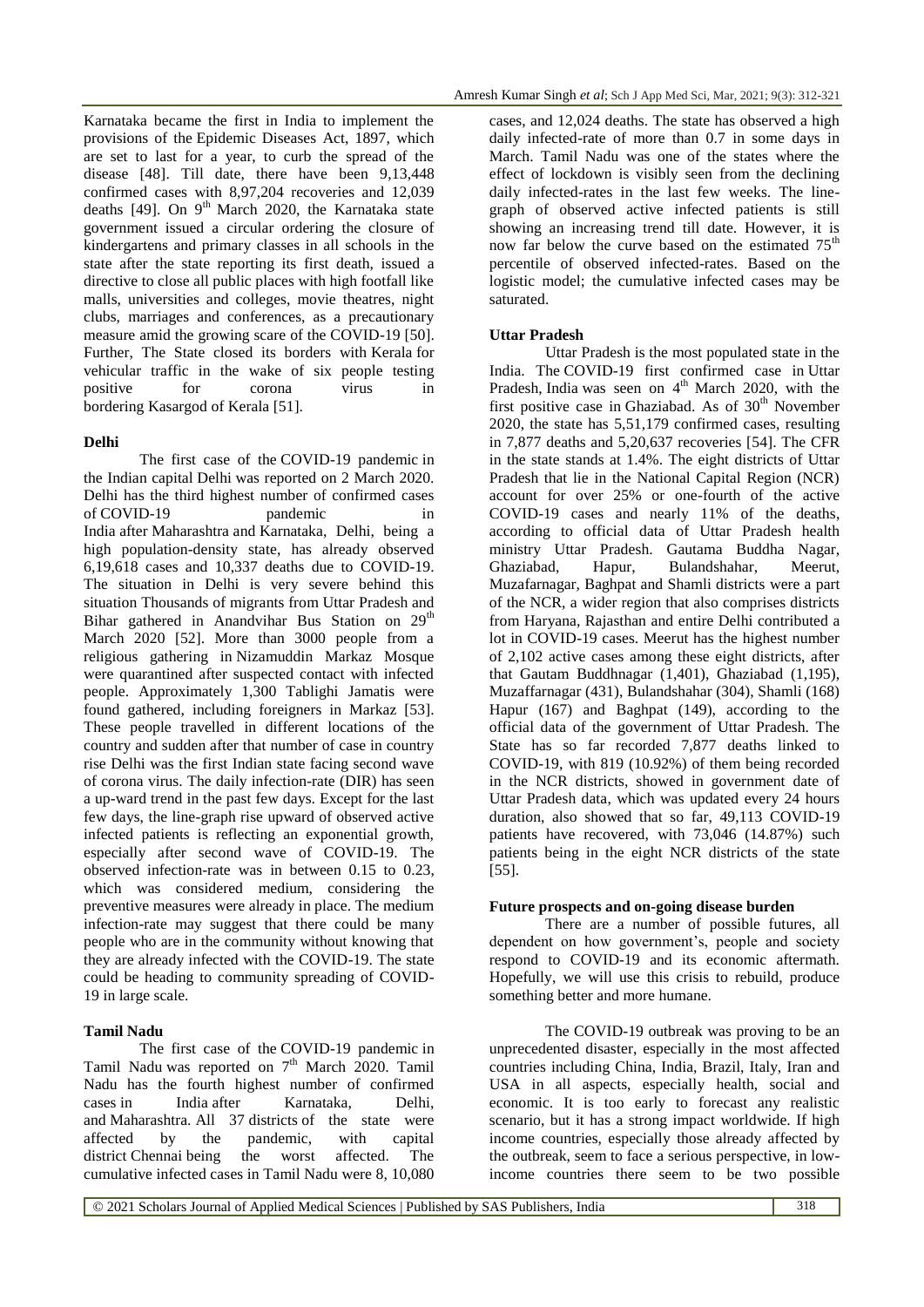scenarios. In particular, in the worst-case scenario, when the COVID-19 outbreak occurred, the majority of countries were unprepared, with low resources allocated for affording the viral emergency and the consequences was catastrophic. In the best case scenario, similarly to the global outbreak of the SARS in 2003, also the COVID-19 has not affected Africa on a large scale in early phase, suggesting that respiratory viruses spread more effectively in the winter. Therefore, the southern hemisphere will be affected later in the year [56].

## **Second strain (new strain) in United Kingdom**

The new variant of COVID-19 was detected in early December 2020 in Greater London, even as countries around the world intensified efforts to prevent transmission of an earlier mutated strain of the virus from the island nation. This mutant strain was 70 percent more infectious than original SARS-CoV-2 [57]. The new variant of COVID-19 spread in September 2020 and then circulated at very low levels in the population. The increase in cases linked to the new variant first came to mid-November [in great](https://en.wikipedia.org/wiki/Public_Health_England)  [London in United](https://en.wikipedia.org/wiki/Public_Health_England) Kingdom (UK) was investigating that infection rates in Kent were not falling despite national restrictions. United Kingdom then investigated a cluster linked to this variant spreading rapidly into [London](https://en.wikipedia.org/wiki/London) and [Essex](https://en.wikipedia.org/wiki/Essex) in first week of December 2020.

The new UK variant of virus, which scientists have named "VUI-202012/01", includes a genetic mutation in the "spike" protein, which could result in coronavirus spreading more easily between people. It was first UK health secretary on  $14<sup>th</sup>$  December 2020 [58]. The government of India has banned travel from UK and track passenger arrived from last few weeks from the Britain. On  $23^{\text{rd}}$  December, 22 peoples including 6 from Delhi tested positive for the UK travel history, and their samples were sent for genome sequencing [59]. The Reverse Transcription-Polymerase Chain Reaction (RT-PCR) the RT-PCR kit that used to detect COVID-19 gene detection where the mutation has happened for detecting virus may give out false negatives.

## **CONCLUSION**

As per latest reports and data, there was a slight increase in daily cases in past few days in India with slight variation in total daily cases. After more than 3 months, less than thirty thousand cases were reported. On  $30<sup>th</sup>$  November 2020, a total of 94, 61,901 confirmed cases, 88,47,600 recovered, and 1,37,582 deaths have been reported from 32 states/union territories of India [40]. The Union Minister of Health, Govt. of India, assured that India is on the forefront of developing COVID-19 vaccines. Approximately, 300 million peoples are line-listed for COVID-19 vaccination in India, including healthcare, frontline workers and prioritized population groups. The MoHFW assured that, eight vaccine candidates including three indigenous vaccines are under process

to be manufactured in India. The Union Minister of Education, Govt. of India has interacted with teachers, parents, students and urged students to continue their studies after following proper guidelines on COVID-19. The MoHFW has also chaired event that marking Universal Health Coverage Day and also emphasized the role COVID-19 has played in highlighting the need to build landmark healthcare systems in India ensuring equitable access to all [60].

## **REFERENCE**

- 1. Wu F, Zhao S, Yu B, Chen YM, Wang W, Song ZG, Hu Y, Tao ZW, Tian JH, Pei YY, Yuan ML. A new coronavirus associated with human respiratory disease in China. Nature. 2020;579(7798):265-9.
- 2. Zhou P, Yang XL, Wang XG, Hu B, Zhang L, Zhang W, Si HR, Zhu Y, Li B, Huang CL, Chen HD. A pneumonia outbreak associated with a new coronavirus of probable bat origin. Nature. 2020;579(7798):270-3.
- 3. World Health Organization. Coronavirus**.**  <https://www.who.int/health-topics/coronavirus> .
- 4. Ghosh P, Ghosh R, Chakraborty B. COVID-19 in India: State wise analysis and prediction. Med Rxiv. 2020.04.24.20077792.
- 5. De Wit E, Doremalen NV, Falzarano D, Munster VJ. SARS and MERS: recent insights into emerging coronaviruses. Nat Rev Microbiol. 2016;14:523–34.
- 6. Jiang S, Xia S, Ying T, Lu L. A novel coronavirus (2019-nCoV) causing pneumonia-associated respiratory syndrome. Cell Mol Immunol. 2020;17(5):554.
- 7. [India's first coronavirus death is confirmed in](https://www.hindustantimes.com/india-news/india-s-first-coronavirus-death-in-karnataka-confirmed/story-2ZJ6IuxJ38EiGndBq5pfHO.html)  [Karnataka.](https://www.hindustantimes.com/india-news/india-s-first-coronavirus-death-in-karnataka-confirmed/story-2ZJ6IuxJ38EiGndBq5pfHO.html) Hindustan Times. 12 March 2020. Retrieved 27 March 2020. https://www. hindustantimes.com/india-news/india-s-firstcoronavirus-death-in-karnataka-confirmed/story-2ZJ6IuxJ38EiGndBq5pfHO.html
- 8. Kodge BG. A review on current status of COVID19 cases in Maharashtra state of India using GIS: a case study. Spatial Information Research. 2020; 1-7.
- 9. Ministry of Health and Family Welfare. NITI Aayog. Healthy sates, progressive India: Reports on the ranks and union territories. Available online: Healthy-States-Progressive-India-Report.pdf
- 10. Ministry of Health and Family Welfare. Novel Corona Virus. Available online: https://main. mohfw.gov.in/disease alerts/novel-corona-virus.
- 11. Shrinivasan R, Rane S, Pai M. India's syndemic of tuberculosis and COVID-19. BMJ Global Health. 2020; 5:e003979.
- 12. COVID19 INDIA. Available online:https://www. covid19india.org/ [accessed 01.12.2020].
- 13. COVID-19 Tracker. Ministry of Health and Family Welfare, Govt. Of India. Available online: https://www.mohfw.gov.in/. Accessed November, 2020.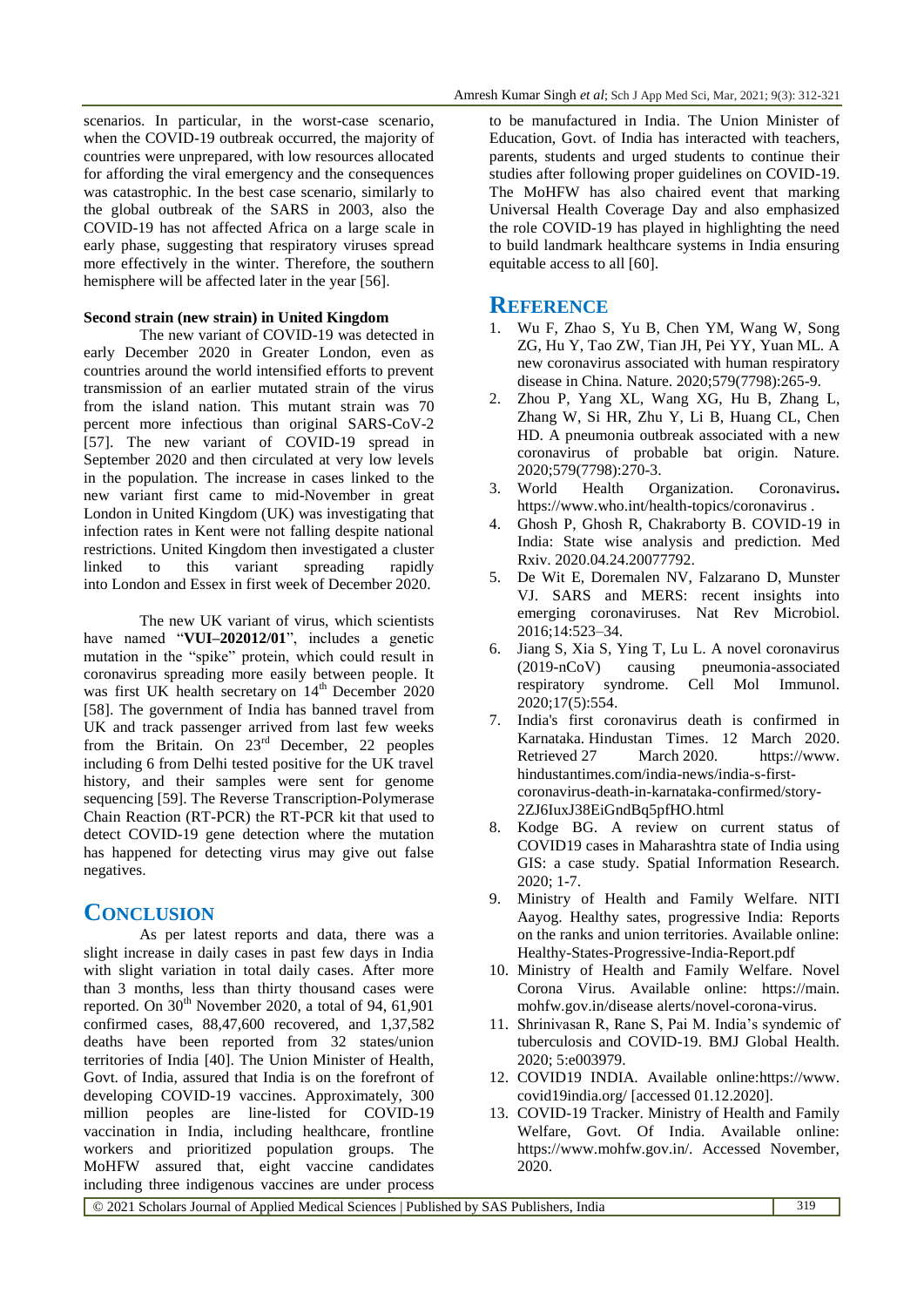- 14. National centre for disease control. Ministry of health and family welfare. Graphical illustration of data from COVID-19 cases in India. 2021. https://ncdc.gov.in/dashboard.php
- 15. Ma ZE, Zhou YC, Wang WD. Mathematical modelling and research of infectious disease dynamics. Virulence. 2013; 4(4):295–306.
- 16. Chen Y, Liu Q, Guo D. Emerging corona viruses: genome structure, replication, and pathogenesis. J Med Virol. 2020;92:418–423.
- 17. World Health Organization. Laboratory testing for 2019 novel Coronavirus (2019-nCoV). COVID-19: Laboratory and diagnosis. 19 March 2020. Available online: https://www. who. int/ publications/i/item/10665-331501.
- 18. Singhal TA. Review of Corona virus Disease-2019 (COVID-19).Indian J Pediatr. 2020; 87: 281-286.
- 19. Aluga MA. Coronavirus Disease 2019 (COVID-19) in Kenya: Preparedness, response and transmissibility. J Microbiol Immunol Infect. 2020; 53(5):671-673.
- 20. Holshue ML, DeBolt C, Lindquist S. First case of 2019 novel coronavirus in the United States. N Engl J Med. 2020; 382:929–936.
- 21. Anjorin AA. The coronavirus disease 2019 (COVID-19) pandemic: A review and an update on cases in Africa. Asian Pac J Trop Med. 2020; 13:199-203.
- 22. Mittal R, Ni R, Seo JH. The flow physics of COVID-19. J Fluid Mech.2020; 894,F2.
- 23. Gralton J, Tovey TR, McLaws ML, Rawlinson WD. Respiratory Virus RNA is detectable in airborne and droplet particles. J Med Virol. 2013; 85:2151-2159.
- 24. Harapan H, Itoh N, Yufika A, Winardi W, Keam S, Te H*.* Coronavirus disease 2019 (COVID-19): A literature review. Journal of Infection and Public Health. 2020;13: 667-673.
- 25. de Haan CAM, Kuo L, Masters PS, Vennema H, Rottier PJM. Coronavirus particle assembly: primary structure requirements of the membrane protein. J Virol. 1998;72(8):6838-6850.
- 26. Masters SP. The molecular biology of coronaviruses. Advances in Virus Research. 2006;66: 193–292.
- 27. Lalchhandama K. [The chronicles of coronaviruses:](https://www.sciencevision.org/issue/45/article/296)  [the electron microscope, the doughnut, and the](https://www.sciencevision.org/issue/45/article/296)  [spike.](https://www.sciencevision.org/issue/45/article/296) Science Vision. 2020;20(2):78–92.
- 28. Neuman BW, Kiss G, Kunding AH, BhellaD, Baksh MF, Connelly S, et al. [A structural analysis](https://www.ncbi.nlm.nih.gov/pmc/articles/PMC4486061)  [of M protein in coronavirus assembly and](https://www.ncbi.nlm.nih.gov/pmc/articles/PMC4486061)  [morphology](https://www.ncbi.nlm.nih.gov/pmc/articles/PMC4486061)*.* Journal of Structural Biology. 2011;174 (1):11–22.
- 29. Woo PCY, Huang Y, Lau SKP, Yuen KY. Coronavirus genomics and bioinformatics analysis. Viruses. 2010;2(8):1804-1820.
- 30. Nieto-Torres JL, Dediego ML, VerdiaBaguena C. Severe acute respiratory syndrome coronavirus envelope protein ion channel activity promotes

virus fitness and pathogenesis. PLoS Pathog. 2014;10(5):e1004077.

- 31. Chang CK, Sue SC, Yu TH. Modular organization of SARS corona virus nucleocapsid protein. J Biomed Sci. 2006; 13:59–72.
- 32. Zhou P, Yang XL, Wang XG. A pneumonia outbreak associated with a new coronavirus of probable bat origin. Nature. 2020; 579:270–273.
- 33. Paola S, Giovanni F, Alessandra PL. Whole genome and phylogenetic analysis of two SARS-CoV2 strains isolated in Italy in January and February additional clues on multiple introductions and further circulation in Europe. Euro Surveill. 2020;25(13).
- 34. Shu Y, McCauley J. GISAID: Global initiative on sharing all influenza data—from vision to reality. Eur Surveill. 2017; 22:30494.
- 35. Pal R, Yadav U. COVID-19 Pandemic in India: Present Scenario and a Steep Climb Ahead. Journal of primary care & community health. 2020;11:1–4.
- 36. Barry J, Fineberg VH, Sebelius K, Miller DA. Infected: A World in Peril, Is There a Way Out? Carnegie 2020 [June 02, 2020].
- 37. COVID-19 Coronavirus Pandemic. Worldometer. Available online: https://www.worldometers.info/coronavirus/ [accessed 01.12. 20].
- 38. Bradley M. The Essential Guide to the Wuhan Virus (Symptoms, Transmission and Prevention). Corona Virus; 2020.
- 39. Singh, AK, Pandey J, Adhikari IP, Gaur V, Kumar A, Prakash S*.* Assessment of Severity and Outcome of COVID-19 Cases by Haematological and Biochemical Markers at Tertiary Care Centre in India. Journal of Advances in Medicine and Medical Research. 2020;32(23):196-207.
- 40. Ministry of Health and Welfare, Government of India. COVID-19 India. Available online: https://www.mohfw.gov.in/ [accessed 01.12.2020].
- 41. Sanyal A. India Suspends All Tourist Visas Till April 15 Over Coronavirus: 10 Facts. NDTV.com. Retrieved 12 March2020. [https://www.ndtv.com/india-news/coronavirus](https://www.ndtv.com/india-news/coronavirus-impact-visas-to-india-suspended-till-april-15-2193382)[impact-visas-to-india-suspended-till-april-15-](https://www.ndtv.com/india-news/coronavirus-impact-visas-to-india-suspended-till-april-15-2193382) [2193382.](https://www.ndtv.com/india-news/coronavirus-impact-visas-to-india-suspended-till-april-15-2193382)
- 42. Coronavirus cases: Govt decides to lockdown 75 districts across country. The times of India. India. New Delhi. March 22 2020. Available online: https://timesofindia.indiatimes.com/ india/coronavirus-cases-lockdown-in-75-districtsto-be-announced/articleshow/74758646.cms
- 43. Omer BS, Malani P, Rio DC. The COVID-19 pandemic in the US: a clinical update. JAMA 2020; 323(18):1767-1768.
- 44. ICMR Testing Data. Dataset of ICMR tests (Every 24hrs Update) Available online: https://icmr.nic.in/ sites/default/files/whats\_new/ICMR\_testing\_update \_ 19April\_9PM\_IST. pdf. Accessed April 21, 2020.
- 45. Corona virus: Why is India testing so little?-BBC News. Available online: https://www.bbc.